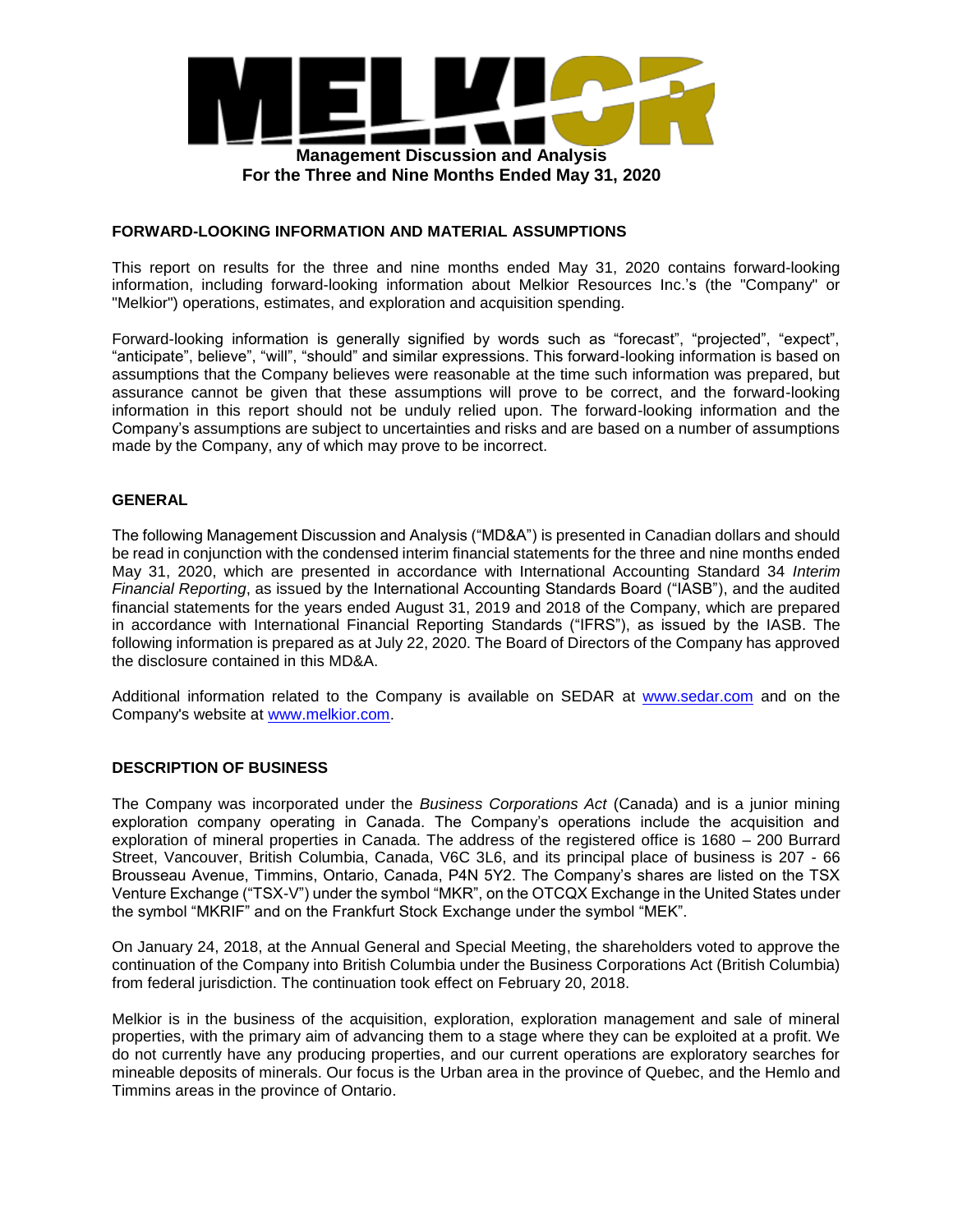### **EXPLORATION PROJECT – TIMMINS**

### **Carscallen**

The Carscallen and Big Marsh Projects were merged in 2017 when claim acquisition made the project claim groups contiguous. Further to this merging of Projects the conversion of legacy mining claims into "cells" had the effect of re-establishing claim boundaries. The creation of the new mining cells from Melkior legacy claims had the effect of making the Bristol Project contiguous with the Carscallen Project. The combined group of contiguous claims is referred to as the Carscallen Project. The Carscallen property now is comprised of 283 of combined Single Cell Mining Claims and Boundary Cell Mining Claims. Each Single Cell Mining Claims is approximately 20 ha. Work expenditures can now be transferred within the entire contiguous claim group. At present time the earliest claim due date in the Carscallen project is in 2020.

The Carscallen Project is located 25 kilometres due west of the city of Timmins, Ontario. Access to the property is excellent, via a series of roads and trails that connect to Highway 101.

The Company holds a 100% interest in the property. Some claims are subject to a 1.5% net smelter return royalty ("NSR") while another group of claims is subject to a 2% NSR of which the Company has the right to buy-out half (1%) of the NSR for \$1,000,000.

In October and November 2010, the Company signed three agreements to acquire 100% interests in additional mining claims in consideration of \$10,000 cash and two 2% NSR royalties, of which 1% can be repurchased for \$500,000 each.

In October 2013, the Company signed a memorandum of understanding ("MOU") with the Mattagami First Nation. As part of the MOU, the Company issued 20,000 common shares (valued at \$8,000) on December 23, 2013. The Company will pay 2% of all exploration costs eligible for assessment credit to the Mattagami First Nation.

On April 7, 2016, the Company issued 21,000 common shares (valued at \$8,400) for the acquisition of a 100% interest in an additional mining claim, totaling 64 hectares, from an arm's length party.

During the year ended August 31, 2017, the Company acquired additional claims through cash purchase agreements and staking. One of the claims is subject to a 2% NSR.

During the year ended August 31, 2018, the Company entered into three agreements for the purchase of six additional claims for the Carscallen property. The Company paid \$12,500 and issued 10,000 common shares (valued at \$7,000) as consideration. Two of the claims are subject to a 2% NSR.

Exploration results from the Company's 2016 exploration program on the Carscallen property can be found on the Company's website and on www.sedar.com.

On November 15, 2017, the Company announced it had received final assay results on its 2017 Carscallen drill program. Results are presented below:

| Drill Hole Location |        |              |            |     |         | <b>Select Assay Results</b> |        |           |          |
|---------------------|--------|--------------|------------|-----|---------|-----------------------------|--------|-----------|----------|
| Drill Hole          | East   | <b>North</b> | <b>EOH</b> | Dip | Azimuth | From (m)                    | To(m)  | Width (m) | Au (ppm) |
| CAR-17-1            | 451337 | 5358114      | 161        | 45  | 180     |                             |        |           |          |
|                     |        |              |            |     |         | 75.53                       | 75.93  | 0.40      | 4.78     |
|                     |        |              |            |     |         | 80.33                       | 81.09  | 0.76      | 3.25     |
| CAR-17-2            | 451475 | 5358028      | 113        | 45  | 240     |                             |        |           |          |
|                     |        |              |            |     |         | 16.00                       | 16.40  | 0.40      | 36.10    |
| CAR-17-3            | 451439 | 5358080      | 89         | 45  | 240     |                             |        |           |          |
|                     |        |              |            |     |         | 16.00                       | 17.20  | 1.20      | 0.63     |
| CAR-17-4            | 451436 | 5358124      | 317        | 45  | 240     |                             |        |           |          |
|                     |        |              |            |     |         | 152.00                      | 153.00 | 1.00      | 1.17     |
|                     |        |              |            |     |         | 153.00                      | 153.65 | 0.65      | 0.79     |
|                     |        |              |            |     |         | 153.65                      | 155.26 | 1.61      | 3.25     |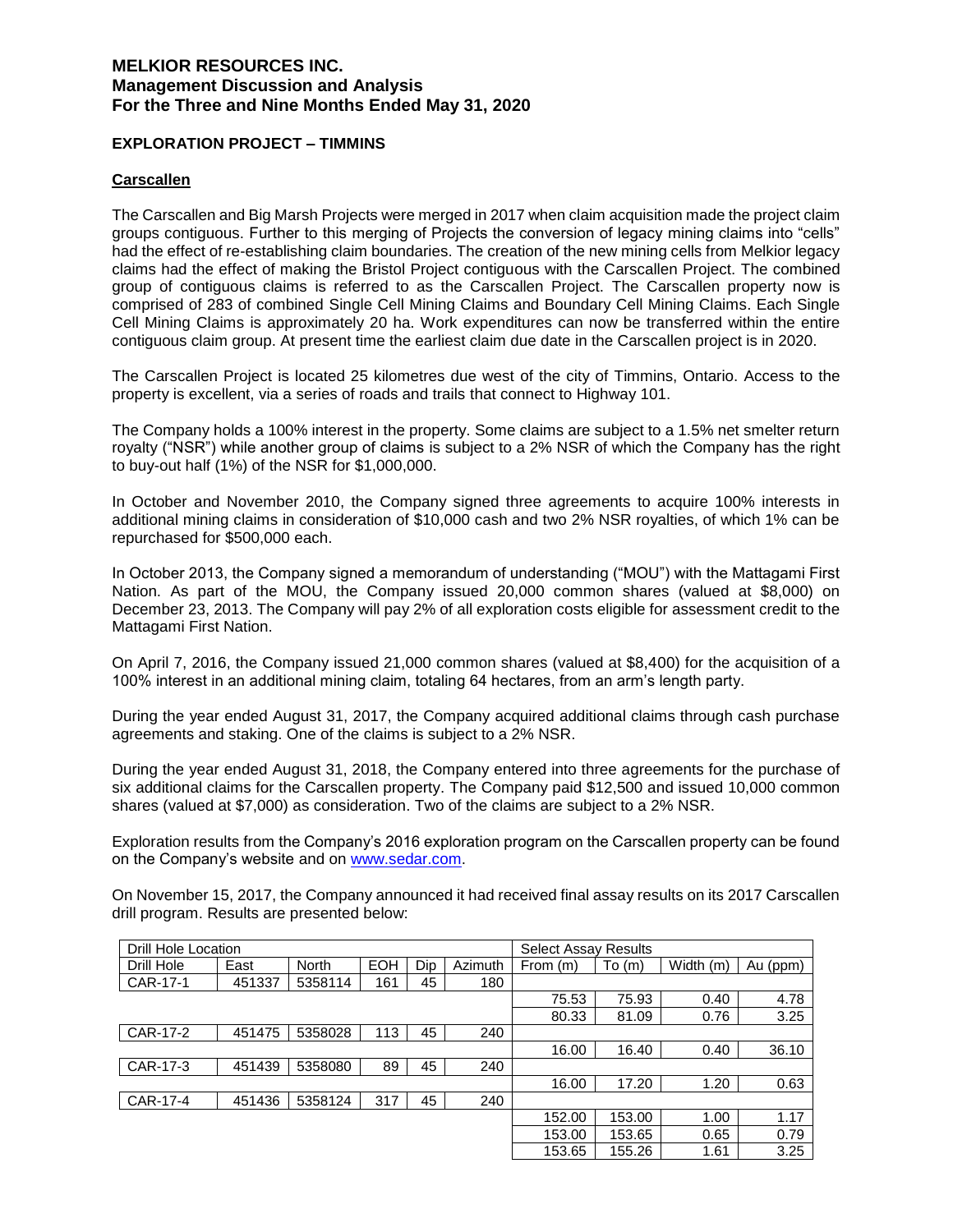|           |        |         |     |    |     | 159.45 | 159.90 | 0.45 | 2.82  |
|-----------|--------|---------|-----|----|-----|--------|--------|------|-------|
| CAR-17-5  | 451436 | 5358124 | 116 | 45 | 60  |        |        |      |       |
|           |        |         |     |    |     | 9.70   | 10.35  | 0.65 | 12.10 |
| CAR-17-6  | 451115 | 5357994 | 233 | 45 | 60  |        |        |      |       |
| CAR-17-7  | 451043 | 5357696 | 259 | 45 | 270 |        |        |      |       |
|           |        |         |     |    |     | 38.90  | 39.65  | 0.75 | 6.84  |
| CAR-17-8  | 450928 | 5357593 | 122 | 45 | 270 |        |        |      |       |
|           |        |         |     |    |     | 57.00  | 57.45  | 0.45 | 6.20  |
| CAR-17-9  | 450994 | 5357430 | 158 | 45 | 270 |        |        |      |       |
|           |        |         |     |    |     | 53.60  | 54.00  | 0.40 | 1.86  |
| CAR-17-10 | 450928 | 5357456 | 65  | 45 | 90  |        |        |      |       |
| CAR-17-11 | 450888 | 5357424 | 98  | 70 | 90  |        |        |      |       |
| CAR-17-12 | 451761 | 5356344 | 47  | 45 | 220 |        |        |      |       |
| CAR-17-13 | 451738 | 5356577 | 557 | 43 | 250 |        |        |      |       |
|           |        |         |     |    |     | 72.40  | 74.00  | 1.60 | 21.80 |
|           |        |         |     |    |     | 87.00  | 88.00  | 1.00 | 1.33  |
|           |        |         |     |    |     | 89.00  | 90.00  | 1.00 | 0.99  |
|           |        |         |     |    |     | 173.55 | 174.40 | 0.85 | 0.79  |
|           |        |         |     |    |     | 226.25 | 227.25 | 1.00 | 0.54  |
|           |        |         |     |    |     | 268.65 | 269.55 | 0.90 | 0.32  |
|           |        |         |     |    |     | 273.85 | 274.45 | 0.60 | 2.58  |
|           |        |         |     |    |     | 291.65 | 292.18 | 0.53 | 8.73  |
| CAR-17-14 | 451736 | 5356624 | 195 | 50 | 250 |        |        |      |       |
|           |        |         |     |    |     | 65.20  | 66.00  | 0.80 | 49.10 |
|           |        |         |     |    |     | 66.00  | 66.80  | 0.80 | 14.20 |
| CAR-17-15 | 451736 | 5356624 | 164 | 70 | 250 |        |        |      |       |
| CAR-17-16 | 451741 | 5356521 | 710 | 51 | 250 |        |        |      |       |
|           |        |         |     |    |     | 77.60  | 77.90  | 0.30 | 17.50 |
|           |        |         |     |    |     | 77.90  | 79.10  | 1.20 | 0.36  |
|           |        |         |     |    |     | 191.45 | 191.85 | 0.40 | 6.63  |
|           |        |         |     |    |     | 243.36 | 244.16 | 0.80 | 0.60  |
|           |        |         |     |    |     | 267.00 | 268.00 | 1.00 | 0.08  |
|           |        |         |     |    |     | 277.70 | 278.00 | 0.30 | 4.18  |
|           |        |         |     |    |     | 283.00 | 283.45 | 0.45 | 0.69  |
|           |        |         |     |    |     | 292.40 | 292.75 | 0.35 | 1.16  |
|           |        |         |     |    |     | 367.41 | 368.00 | 0.59 | 0.47  |
|           |        |         |     |    |     | 368.00 | 368.85 | 0.85 | 0.69  |

A detailed discussion on the drill results is posted on the Melkior website (http://www.melkior.com/wpcontent/uploads/MKR-Interim-Drilling-Results-Carscallen-2017.pdf).

On February 6, 2018, the Company announced completion of a test Mise a la Masse survey over portions of the Behemoth Zone on the Carscallen Project, Timmins, Ontario. Three different input points were evaluated over the test grid area: Whaleback Outcrop (9.5 g/t Au); Jowsey 1946 trench; and the shallowest gold zone encountered in CAR-17-16 (17.50ppm gold over 0.30m @77.75m depth). The Mise a la Masse maps have been posted to the Melkior website (http://www.melkior.com/gold-projects/carscallen-goldproject/carscallen-behemot-zone/).

Asymmetries in the electrical potential plots indicate that the current input zones are not isolated but have preferred current/conductive channels. The results of the method test indicate that the Mise a la Masse survey method could be used more extensively over the Behemoth Zone and elsewhere on the Carscallen Project. Mise al la Masse testing could also be used to establish inter-connectivity between conductive zones in adjacent drill holes.

The Mise al la Masse testing of the shallowest gold zone encountered in CAR-17-16 (17.50ppm gold over 0.30m @77.75m depth) appears to indicate that the conductive zone extends to the north. CAR-17-13 and CAR-17-14, both of which encountered the same gold zone as CAR-17-16 are located within the defined elevated zone of voltage potential on the Mise a la Masse map. The continuation of the gold zone encountered in CAR-17-16 to the south is in question as decreasing voltage potential appears more symmetrical in that direction. A structural offset could be responsible for the apparent conductor termination.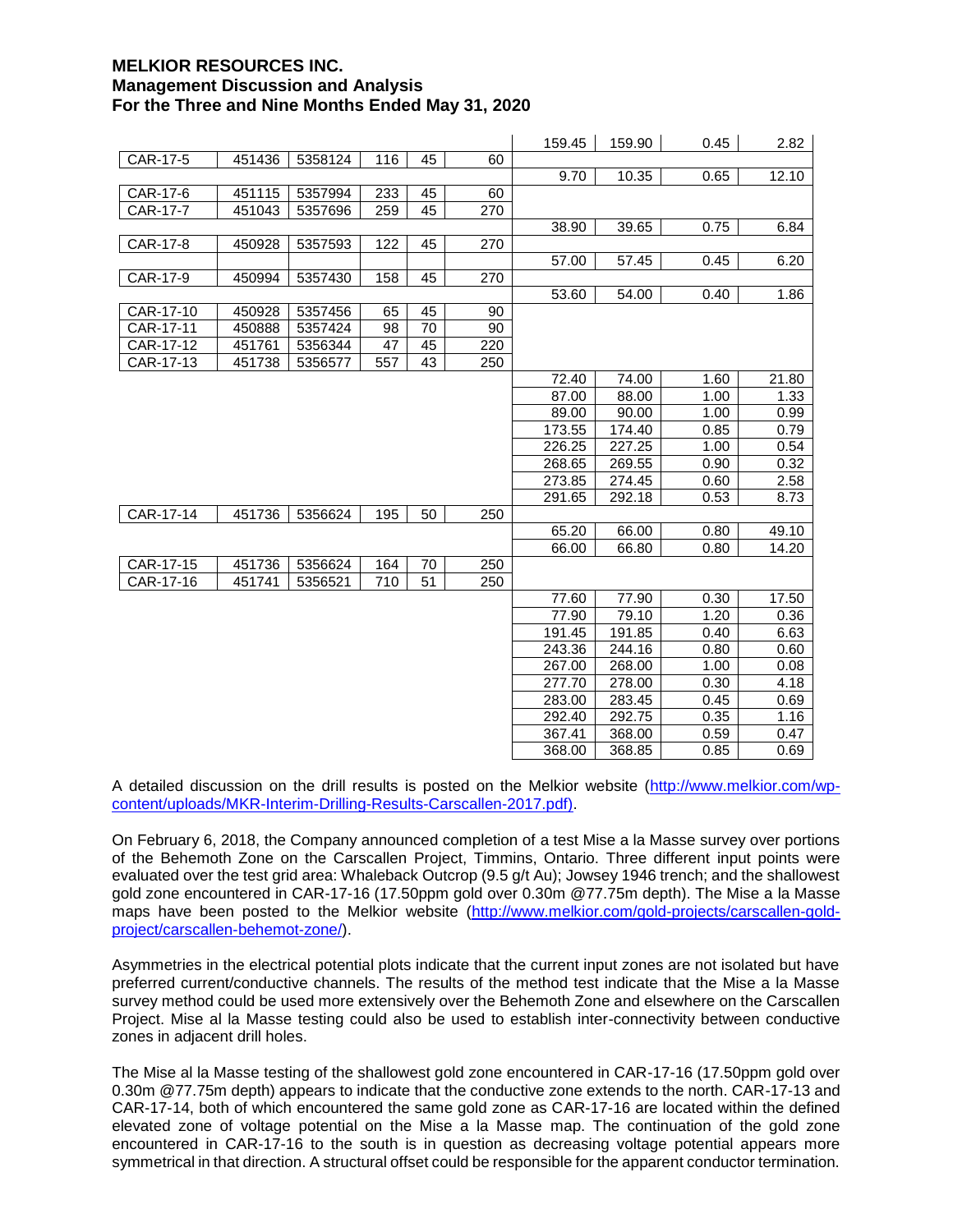Historic maps indicate a VLF conductor is co-incident with the gold zone and that this VLF conductor continues 370m south to Highway 101. This historic map also indicates that the VLF conductor extends 480m northwards and is co-incident with a topographic discontinuity that has been demonstrated to be associated with a fault that contains a gold bearing quartz vein by the latest drilling and analytical results.

The "Whaleback" gold showing discovered in 2017 is located in a low lying swampy area 200m due west of CAR-17-13. The "Whaleback" gold showing returned assays up to 9.5 g/ton Au from grab samples. Mineralization is hosted in a silicified cataclastic zone in granite that hosts a multi-episodic quartz vein (Az290, -70E) up to 30 cm wide. Drill hole CAR-17-13 undercut this surficial gold bearing structure at a depth of about 200m. The mineralization in the Whaleback Outcrop is at Az290 degree, this orientation is at odds with many other local trend indicators. The 290 trend however is consistent with the trend of AUMO gold zones located about 100m east of CAR-17-16 on Tahoe Canada claims. The Mise a la Masse survey input current directly into the gold bearing zone of the Whaleback Outcrop. The Mise a la Masse data for the Whaleback Outcrop survey indicates potential continuity of the conductive zone to the northeast as well as to the east, potentially linking into the AUMO system of gold zones. The Whaleback Outcrop is located about 200m WNW (Az290) from CAR-17-16.

On March 6, 2018, the Company announced the assays from the 2017 soil sampling program on the Carscallen Project have been received. Melkior undertook a soil sampling program over a one-kilometre square area of the Carscallen Project in 2017. The area sampled included the central project area, where over 90% of drilling has been undertaken (Zamzam, Jowsey, Shenkman, Wire Gold areas). Soil samples were collected from both the A and B-horizons, at 25 m spacing, and submitted for trace analysis (ALS method, AuME-TL43).

Generally, there was a good correlation between the assays of the A and B-horizon samples. Very few areas of anomalous gold were detected in the B-horizon not observed in the A-horizon at the same location. Generally, B-horizon anomalous areas were observed to have a smaller footprint but co-located with Ahorizon anomalies.

Software based statistical evaluation indicates that bismuth is the only element strongly corelated to gold within the soil dataset. This association appears to be validated by a strong correlation of gold and bismuth soil anomalies with both: surficial gold showings; and shallow intersections of gold in drill holes. Surface samples from the Jowsey showing have assayed up to 1,725 ppm Bi (sample MKR-WTK-B84, 843 ppm Au, 1,725 ppm Bi).

An overlay of drill core sample bismuth ICP assays located at shallow sample depth (less than 100m) has a very good correlation with the bismuth in soil anomalies. Additionally, overlaying of all historic assay data from drilling where Au > 1.0 ppm and the sample depth less than 100m has a very good correlation with bismuth in soil at surface.

Historically, high bismuth assays without significant gold values have not been considered worth following up. Going forward, a greater significance in the association of bismuth and gold is going to be incorporated into the Carscallen exploration program.

Drilling in 2008 defined the southern limit of the Zamzam Zone where continuity between closely spaced drill holes was lost in the southerly direction. About 100m south-west of the area of lost continuity (TW-08- ZZ-1) recent soil sampling data indicates there is a prominent and persistent north-south oriented bismuth in soil anomaly. The bismuth in soil anomaly is about 350 meters long and generally located in a shallow trough immediately adjacent and west of a north-south trending persistent bedrock ridge. This ridge is clearly visible on the LIDAR dataset and has also been observed in the field, where historical trenching has been investigated at several locations along its length. It is notable that the soil sample locations that define the bismuth in soil anomaly are in relatively undisturbed terrain, increasing confidence in their significance.

Gold in soil anomalies are present along the northern extension of the primary Target A structure and the area of the NNE mineralized fault discovered by CAR-17-5 (12.10ppm Au, 109ppm Bi over 0.65m @ 9.70m). This soil data reinforces Melkior's commitment to continue with exploring Target A as defined in the 2017 Exploration Plan.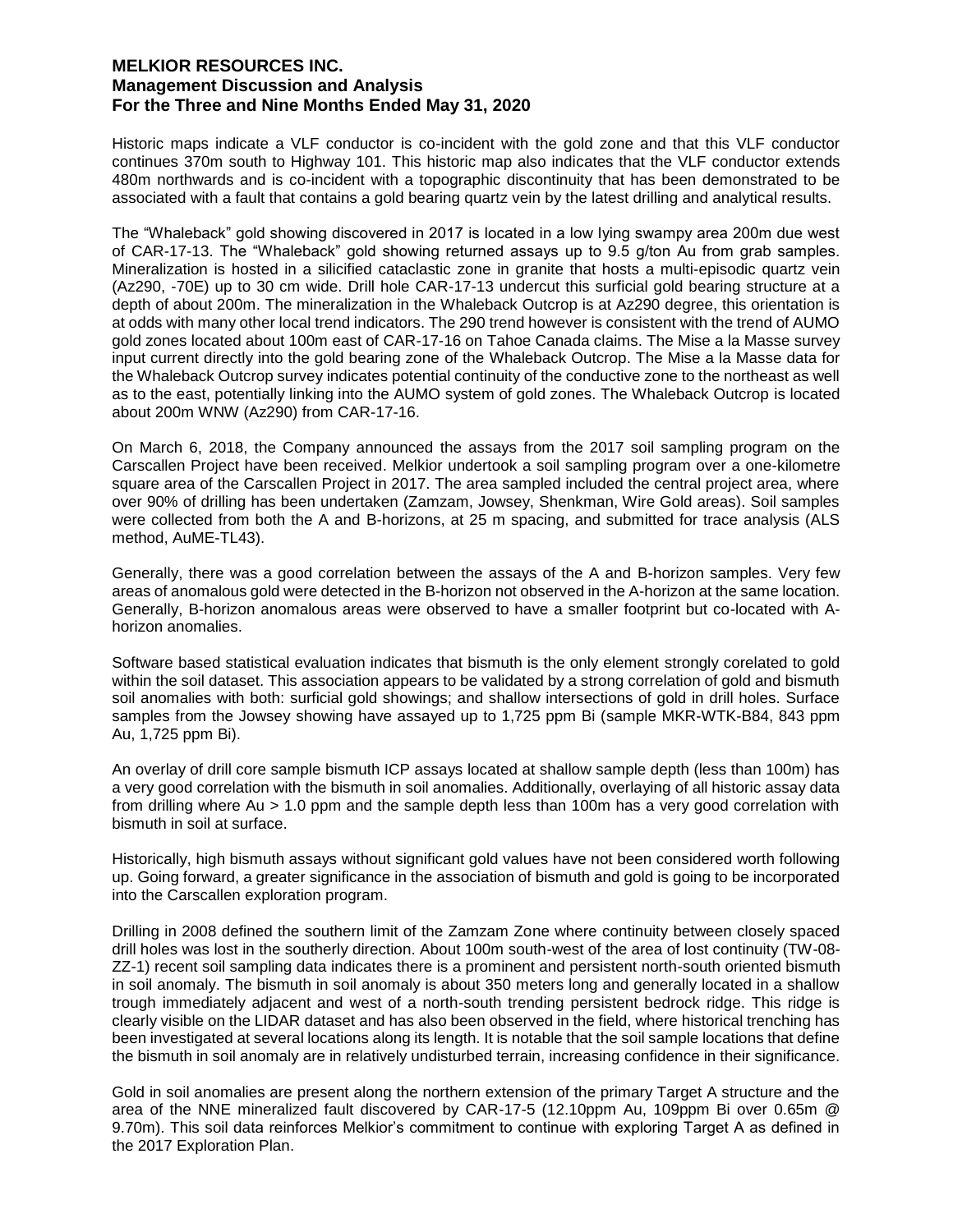The largest bismuth in soil anomaly defined is co-incident with the Big Marsh – Mahoney Lake drainage system. There is a substantial bismuth in soil anomaly that starts at the junction of Big Marsh drainage – Mahoney Creek and extends along the inferred fault system to the northern limit of the area sampled. This northern limit of the bismuth in soil anomaly is 100m south of a historic 120 ppb gold in soil anomaly. Arsenic and copper are both anomalous and co-incident with the bismuth in soil anomaly. Melkior is evaluating the hypothesis that the Big Marsh – Mahoney Lake drainage system is a north-south fault system and linked by a splay fault to the Porcupine Destor Fault Zone. The 2017 soil sampling program covers one kilometre of the interpreted fault zone.

The integration and evaluation of the new soil assay information is ongoing and will be incorporated into future Melkior's Carscallen Exploration Plans.

During the year ended August 31, 2017, the Company paid \$5,000 for a 100% interest in a claim located in Carscallen Township. This claim was part of the Big Marsh property, where the Company has existing claims. The Carscallen and Big Marsh projects were merged in 2017 when this claim acquisition was made to make the project claim groups contiguous. The combined group of contiguous claims is referred to as the Carscallen Project, which also now includes the former Bristol Project.

On September 18, 2019, the Company announced a new gold surface grab sample on the Denton property that assayed 9.59 g/t gold and 6.6 g/t silver.

In October 2019, the Company completed its 2019 drill campaign in Carscallen Township. The first two drill holes were designed to follow up on historical intercepts of 3.33 g/t Au over 4.5 meters in drill hole CAR-45-2010 within the Zam Zam zone and 14.21 g/t Au over 2.9 meters in drill hole WKD-07-6B within the Shenkman zone. It has intersected 23.5 g/t Au over 8.0 meters from 426.0 to 434.0 meters Including 372 g/t Au over a half meter from 433.0 to 433.5 meters on the third deep hole CAR-19-03A.

In November 2019, the Company acquired 15 additional mining claims that straddle the northern boundary of its Carscallen land package. Please refer to the link below for an updated property map: http://www.melkior.com/rch-content/uploads/melkior\_claim\_map\_nov2019-1.pdf

In January 2020, the Company announced the results of the down hole mise-a-la masse survey which was completed on drill holes CAR-19-03A and CAR-80-2012. The results can be found at: http://www.melkior.com/melkior-announces-mise-a-la-masse-results-and-drilling-plans-at-carscallen/

On May 6, 2020, the Company entered into an option agreement of 6 cell units (the "Carscallen Claims"). Pursuant to the option agreement, the Company can acquire 100% interest in the Carscallen Claims, subject to a 3% NSR, in consideration for:

- On signing, cash payment of \$10,000 (paid);
- Upon TSX-V acceptance, issuance of 75,000 shares of the Company (issued, valued at \$61,500);
- On the first anniversary, cash payment of \$10,000 and issuance of \$25,000 worth of shares issued at the weighted average price of the common shares for the 10 trading days immediately preceding; and
- On the second anniversary, cash payment of \$10,000 and issuance of \$25,000 worth of shares issued at the weighted average price of the common shares for the 10 trading days immediately preceding.

The Company may purchase one-half of the NSR at any time for the sum of \$1,000,000.

In May 2020, the Company announced that it believes to have discovered a new VMS hosted environment in the Carscallen property in its 2020 spring drill program. The third drill hole, CAR-20-06 tested a mise-ala-masse (MALM) conductor and encountered strong chalcopyrite (copper), sphalerite (zinc) mineralization, described as clots and disseminations, as well as arsenopyrite, pyrite and pyrrhotite mineralization with visible gold hosted within lithologies such as a previously unknown massive rhyolite which typically hosts mineralization in VMS environments. The results of the 2020 spring drill holes can be found at: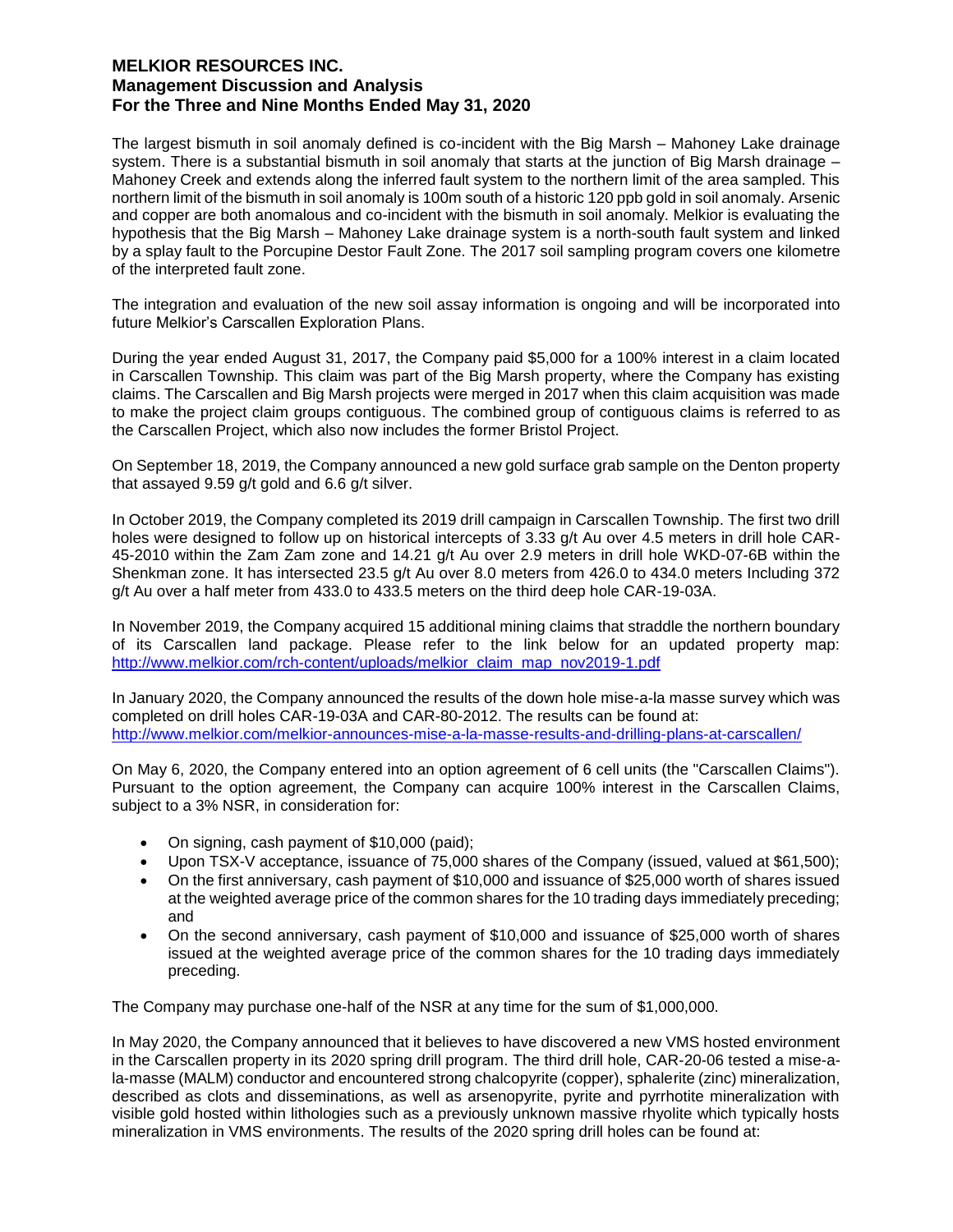http://www.melkior.com/melkior-discovers-new-vms-setting-and-intersects-5-6-g-t-gold-and-6-4-g-t-silverover-9-5-meters-including-0-5-meters-of-67-9-g-t-gold-79-8-g-t-silver-0-62-copper-and-0-27-zinc-on-thecarscallen-pr/

In June 2020, the Company completed its first phase of Leapfrog Drill database processing which has further highlighted the potential of the high-grade gold systems Melkior is uncovering at the Carscallen property. The details can be found at:

http://www.melkior.com/melkior-announces-carscallen-geological-model-spanning-800-meters-ofpotential-strike-length/

## **Bristol**

The Company holds a 100% interest in claims forming the Bristol property acquired through staking during the year ended August 31, 2017. A B-horizon soil sampling program was undertaken in 2017 over a conductive anomaly. The area of the soil sampling survey is about one-half square kilometre, samples were taken at 25 m spacing, and submitted for trace analysis (ALS method, AuME-TL43). The results have been received but reporting has not yet been completed.

# **EXPLORATION PROJECT – HEMLO/WHITE LAKE**

On May 12, 2017, the Company entered into an agreement to acquire a 100% interest in the initial Hemlo property. The Company paid \$5,000 and issued 150,000 common shares (valued at \$90,000) as consideration for this initial property. The vendor holds a 3% NSR, of which one-third may be purchased by the Company for \$1,000,000. The Property is located within the Hemlo greenstone belt, 22 kilometres east of the Hemlo Gold Mine currently operated by Barrick Gold Corporation.

The White Lake Project has grown since the initial acquisition and is currently comprised of 333 contiguous combined Single Cell Mining Claims and Boundary Cell Mining Claims with each Single Cell Mining Claim being approximately 20 hectares.

During the year ended August 31, 2017, the Company acquired additional claims through cash purchase agreements and staking. A 1% NSR is held by Doug Kakeeway on a group of 5 blocks comprised of 38 legacy claim units (TB4284867, TB4284868, TB4284869, TB4284870, TB4284871).

On March 7, 2018, the Company announced that the assays from the 2017 soil sampling program on the White Lake Project (Hemlo) had been received. Melkior undertook a soil sampling program over 4 square kilometres of the Hemlo/White Lake Project in 2017. The area sampled is centered on the Kakeeway claim group. These claims host a combination of NW-SE trending: mafic-felsic geologic contacts locally with gold bearing veins; gold in soil anomalies; IP chargeability anomalies; and VLF conductors. Soil samples were collected from the A-horizon, at 25 m spacings, and submitted for trace analysis (ALS method, AuME-TL43).

A NW-SE trend in the distribution of anomalous gold in soil, parallel to geological contacts, was anticipated. However, the distribution of anomalous gold in soil over the sample area is more complex.

Software based statistical evaluation of correlated elements was conducted using the Correlations Report of Geosoft Geochemistry extension to Esri ArcMap. This report indicates that germanium is the only element with a significant correlation to gold within the soil dataset. A correlation was expected between gold and several other "normal pathfinder elements", but no other associations are substantiated based strictly on the 2017 soil dataset. Significant reliance was placed on the gold-germanium association in the interpretation of the soil data.

The distribution of germanium in the A-horizon soil samples provides an unanticipated interpretation through the distinct and isolated nature of the anomalous areas. The anomalous germanium distribution can generally be described as two intersecting perpendicular linear anomalies.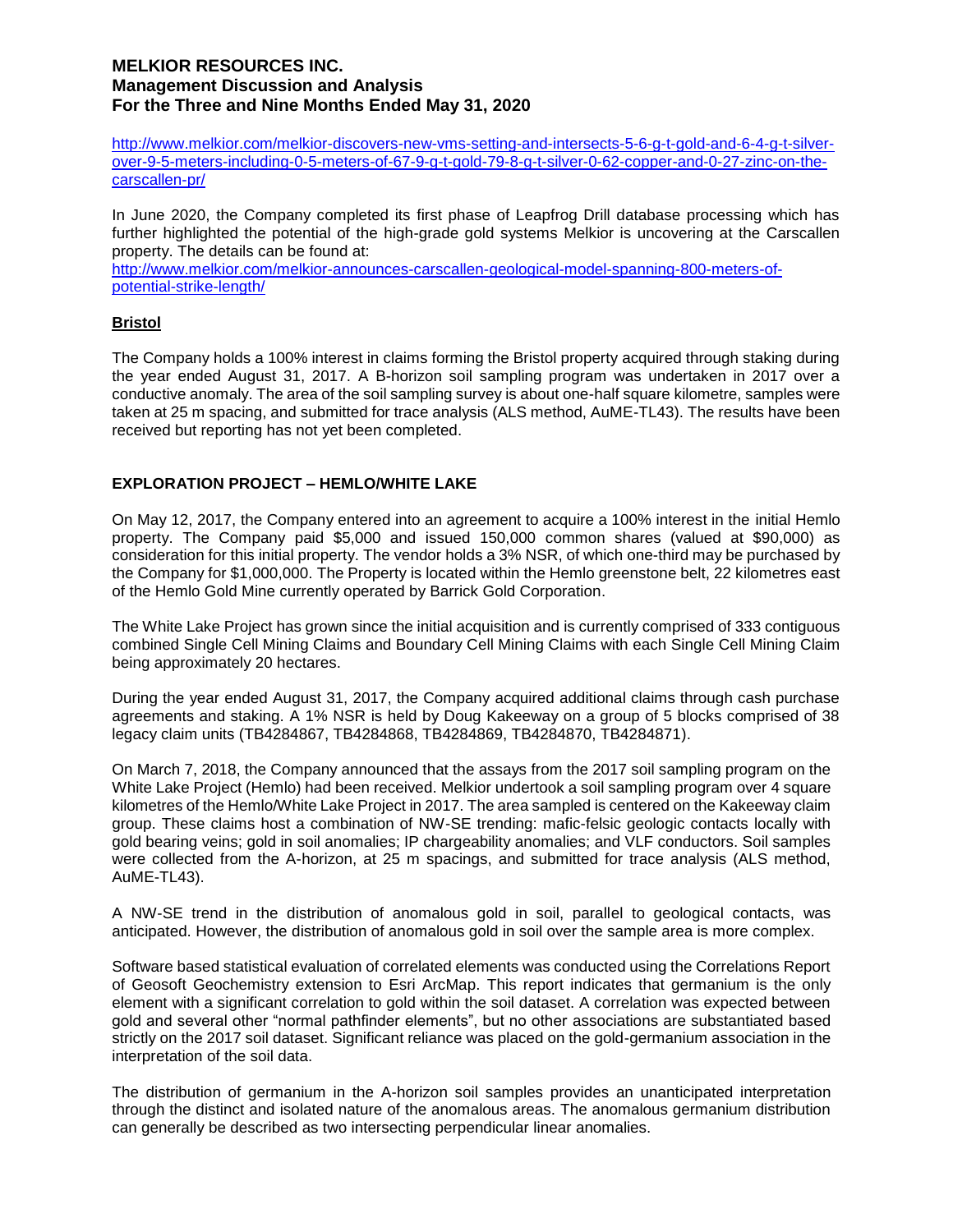The dominant germanium in soil anomaly is 2 kilometres long, persistent across the entire width of the sample area, oriented NE-SW, perpendicular to volcanic contacts, and co-incident with a prominent topographical lineament. This dominant germanium in soil anomaly is locally co-incident with reported gold in soil anomalies in excess of 500 ppb that are located about 400 m from the edge of the sample area (Royal Oak Mines, AFRI 42C13SE0069). If this anomalous trend was consistent and continued to the northeast, the strike extension would continue through the Melkior claim group for about 5 kilometres.

The secondary germanium in soil anomaly is also about 2 kilometres long but less persistent across the width of the sample area, oriented NW-SE it parallels mafic-felsic geologic contacts and historic: gold in soil anomalies; IP chargeability anomalies; and VLF conductors. The anomalous trend is also locally coincident with groups of EM conductors defined by historic airborne surveys.

In January 2019, Melkior undertook a geological field program and undertook a GEOTECH helicopter borne EM, magnetometer survey over the entire White Lake Hemlo Project. Melkior's goal is to advance the White Lake Project to the drill stage. The Kakeeway claim has an existing MNDM Exploration Permit in good standing that permits drilling.

In June 2019, Melkior received the detailed magnetic maps for the Denton project, which is available for download at http://www.melkior.com/rch-content/uploads/Denton\_Drone\_Mag\_Survey\_2019.pdf.

### **EXPLORATION PROJECT – URBAN/MASERES**

During the year ended August 31, 2017, the Company acquired claims in the Urban area of Quebec through map staking. The Company has a 100% ownership in the claims and there is no NSR. Melkior's review of available geological and geophysical information and historical work in the Urban area identified the area selected for map staking.

During the year ended August 31, 2018, the Company acquired additional claims through staking.

On December 22, 2017, the Company closed a private placement of 769,231 flow-through common shares at a price of \$0.65 for gross proceeds of \$500,000. The Company spent the proceeds of the private placement on the Urban project.

On March 5, 2018, the Company announced completion of the data collection portion of a 2,170-line kilometre GEOTECH VTEM plus time-domain helicopter borne magnetometer and EM survey. Melkior conducted a soil sampling test grid over this EM trend in 2017. On September 19, 2017, the Company announced complete assay results had been received on a soil sampling program. The results can be found at: http://www.melkior.com/maseres-gold-project/assay-results/

A-horizon soil analysis over the EM trend returned up to 121 ppb Au; 59 ppm Ag; 93 ppm Cu; 78 ppm Zn; 30 ppm Pb (NR September 17, 2017).

On May 23, 2018, the Company announced receipt of final data for the EM survey. The VTEM survey data supports the hypothesis that the Urban Barry Greenstone Belt continues south of the Osisko Black Dog Project and traverses Melkior's Maseres Project.

On June 19, 2018, the Company announced initiation of a summer work program of a combination of geological work and soil sampling. The program comprised prospecting areas of the EM conductors, attempting to anchor conceptual ideas with geological information and assays. The initial program had a goal of 5,000 A-horizon soil samples to be collected on a 50 m x 50 m grid spacing.

The summer of 2018 on the Maseres Project was spent on reconnaissance geology, ground truthing the plethora of VTEM EM anomalies and conducting a soil sampling survey over priority EM conductors. The program was still progressed late into the fall of 2018 and was terminated based on weather conditions. Partial results from the soil survey have been received and support Melkior's interpretation of the geology of the area and its mineral potential. An expert interpretation of the VTEM survey data Melkior obtained in March 2018 was solicited and the report was made available on Melkiors website on its receipt. It is Melkiors opinion that the interpretation supports Melkiors hypotheses of the geology of the area and its mineral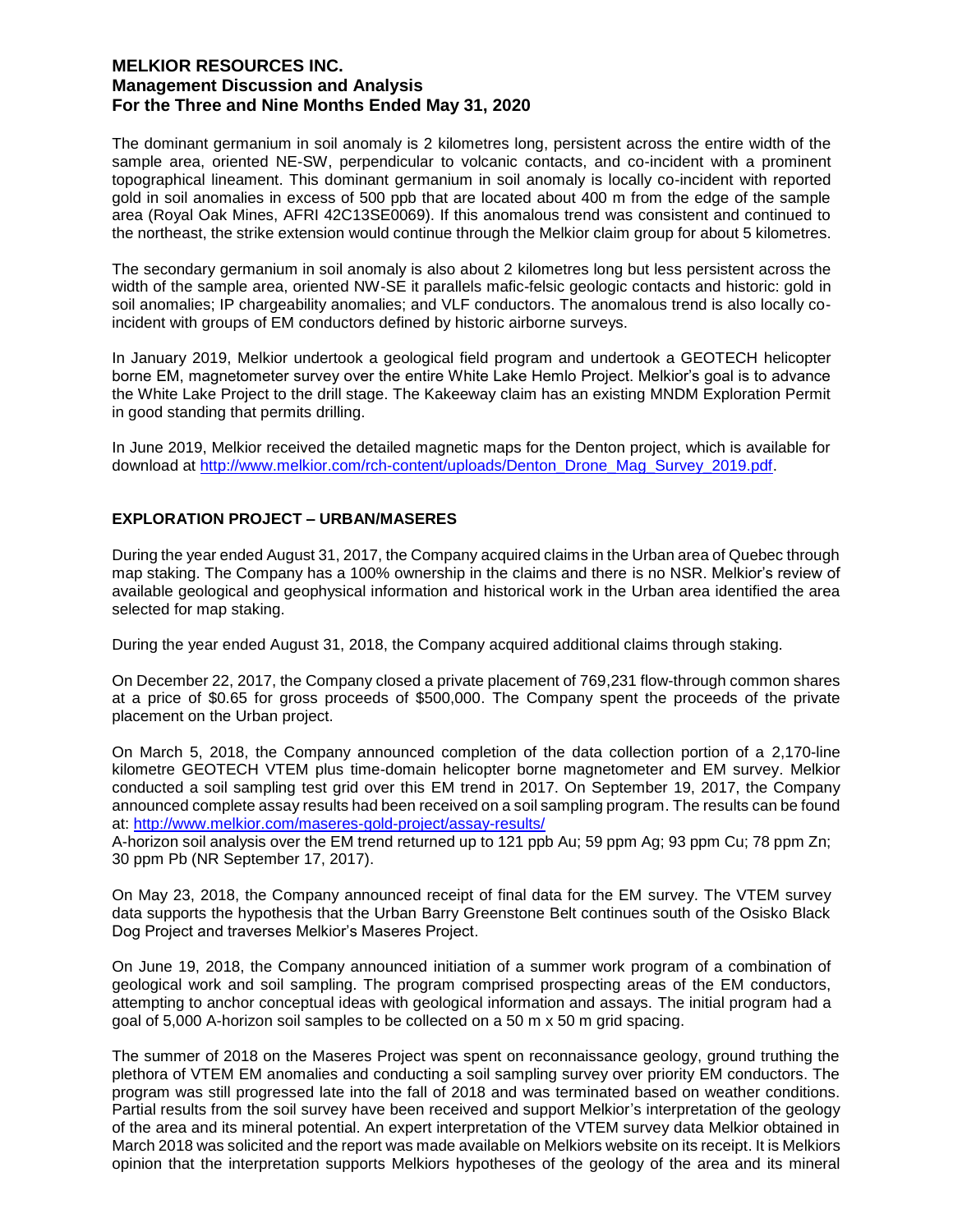potential. The fall and winter of 2018 were spent evaluating the soil data in conjunction with the reconnaissance geology data and the expert interpretation of the VTEM data.

Melkior signed a contract for a maximum of 5,000 meters of NQ drilling on the Maseres Project in December 2018 drilling was initiated on January 15, 2019. Twenty holes totaling 4,899 meters were constructed along 2.4 km of priority EM trend. Assays have only been completely received up to MS-19-7. Drill holes MS-19- 8 to MS-19-20 (13 holes) have not yet been submitted or received in their entirety at present time. Phase 2 plans will be presented after all data has been received and interpreted. The Maseres drilling permit has been renewed for 2019.

Melkior signed a contract for a maximum of 5,000 meters of NQ drilling on the Maseres Project in December 2018 and the first drill program was completed in March 2019. Twenty holes totaling 4,899 meters were constructed along 2.4 km of priority EM trend. This initial phase of drilling has established that the priority EM anomalies reflect the presence of VMS stratigraphy on the Maseres Project along the 2.3 km of the drilled trend. Maximum assays for the main VMS elements were 181.0 g/t Ag, 0.14 % Cu, 0.69 % Pb, 1.74 % Zn, 0.309 ppb Au. A complete list of drill hole locations, assay results along with select maps are available from the following links:

- Collar Locations: 2019 Maseres Drilling Collar Locations
- Complete Assay data: Maseres 2019 Drill Sample Chemistry (PDF table includes drill hole details, sample details, UTM of vertical projection of sample and all assay data)
- Map of: Silver 2019 Maseres Drilling
- Map of: Copper 2019 Maseres Drilling
- Map of: Lead 2019 Maseres Drilling
- Map of: Zinc 2019 Maseres Drilling
- Map of: Gold 2019 Maseres Drilling

In May 2019, Melkior announced the commencement of the summer exploration program and has renewed its drill permit for the Maseres project. The renewed permit is valid until March 31, 2020.

# **EXPLORATION PROJECT – VAL D'OR**

In April 2020, the Company entered into a purchase agreement to sell 100% interest in the claims for a single cash payment of \$25,000.

In May 2020, the Company announced that the Val d'Or property has been switched from a status of being a non-key asset to its list of key assets. This property was previously named "Vauquelin" and "Tiblemont" properties by prior management. The change in property sentiment is triggered by the development and interest seen in the vicinity of the property, which is expected to increase its potential for discoveries. Subsequently, the Company acquired two additional packages of claims to the west and east of the property.

In July 2020, the Company announced that it has commenced its summer program. Phase 1 will consist of soil sampling survey that will cover its entirety.

### **OTHER EXPLORATION PROJECTS**

### **Launay**

On March 21, 2016, the Company sold an undivided 50% interest in Launay to Beaufield Resources Inc. ("Beaufield") for \$150,000 and 3,000,000 common shares of Beaufield, valued at \$240,000. This agreement terminated a previous agreement signed in November 2013. The proceeds of the sale were accounted for as a reduction in exploration and evaluation assets of \$390,000.

On July 14, 2017, the Company sold the remaining 50% interest in Launay to Beaufield for \$125,000 and 2,500,000 common shares of Beaufield, valued at \$500,000. The proceeds of the sale were accounted for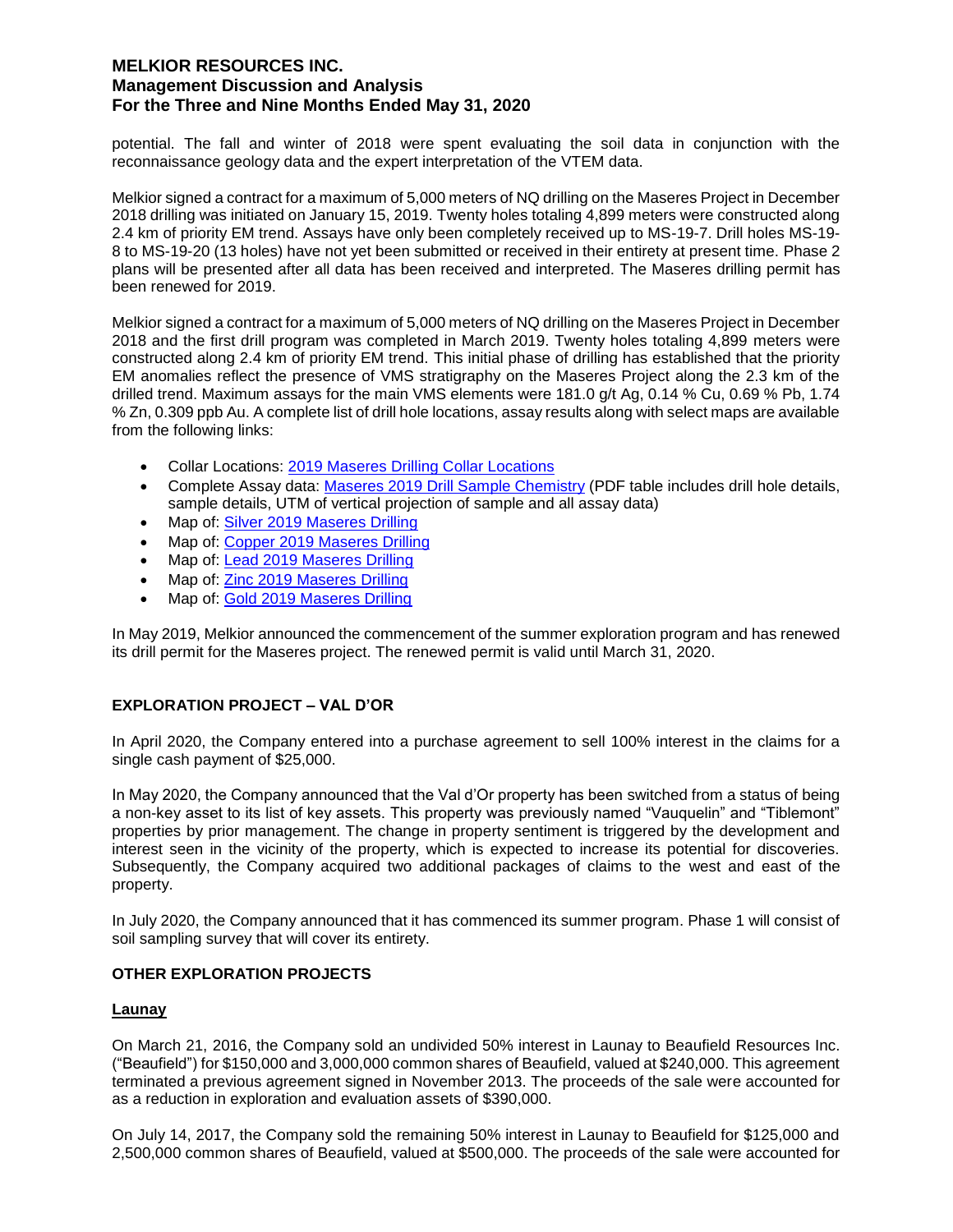as a reduction in exploration and evaluation assets of \$517,434 and a gain on sale of exploration and evaluation assets of \$107,566.

The Company retains a 1.5% NSR on the property, of which one-half may be purchased by Beaufield for \$750,000.

## **Kenty Lake**

The Company holds a 49% interest in the Delta-Kenty property located in the Ungava region in Quebec. The deferred exploration and evaluation and expenses of \$1,200 were written off during the year ended August 31, 2016.

During the year ended August 31, 2018, the Company sold its interest in Kenty Lake to IR Battery Resources and Processing Inc. ("IR Battery") for \$600,000 and 300,000 common shares of IR Battery valued at \$150,000. The proceeds of the sale were accounted for as a gain on sale of exploration and evaluation assets of \$750,000.

Pursuant to the terms of the sales agreement, IR Battery participated and subscribed for \$100,000 of securities as part of the Melkior's December 21, 2018 financing.

## **RESULTS OF OPERATIONS**

### **Three Months Ended May 31, 2020**

During the three months ended May 31, 2020, the Company reported a net loss of \$39,752 (2019 – net income of \$129,867). The Company's net loss included items as follows:

- Consulting and management fees of \$23,300 (2019 \$9,000) were paid to external consultants and management in 2020.
- Office and general of \$5,840 (2019 \$3,825) increased due to slightly higher administrative costs;
- Professional fees of \$26,904 (2019 \$15,015) increased due to higher audit and legal costs;
- Regulatory fees of \$17,708 (2019 \$28,650) decreased due to lower transfer agent fees;
- Share-based payments of \$11,000 (2019 \$nil) due to stock options granted during the period;
- Gain on marketable securities of \$20,000 (2019 gain of \$109,246) related to the changes in fair value of the marketable securities;
- Gain on sale of exploration and evaluation assets of \$25,000 (2019 \$nil) related to the sale of Val d'Or property during the period; and
- Other income of \$nil (2019 \$75,298) related to the reduction of the flow-through premium based on expenditures in 2019, net of an adjustment based on qualifying expenditures.

### **Nine Months Ended May 31, 2020**

During the nine months ended May 31, 2020, the Company reported a net loss of \$302,611 (2019 – net income of \$35,416). The Company's net loss included items as follows:

- Consulting and management fees of \$61,475 (2019 \$27,000) were paid to external consultants and management in 2020.
- Office and general of \$16,816 (2019 \$8,688) increased due to higher administrative costs;
- Professional fees of \$63,495 (2019 \$50,821) is in line with prior period;
- Regulatory fees of \$51,163 (2019 \$64,747) decreased due to lower filing fees;
- Share-based payments of \$154,000 (2019 \$278,916) due to stock options granted during the periods;
- Loss on marketable securities of \$7,039 (2019 gain of \$190,901) related to the changes in fair value of the marketable securities;
- Gain on sale of exploration and evaluation assets of \$25,000 (2019 \$nil) related to the sale of Val d'Or property during the period; and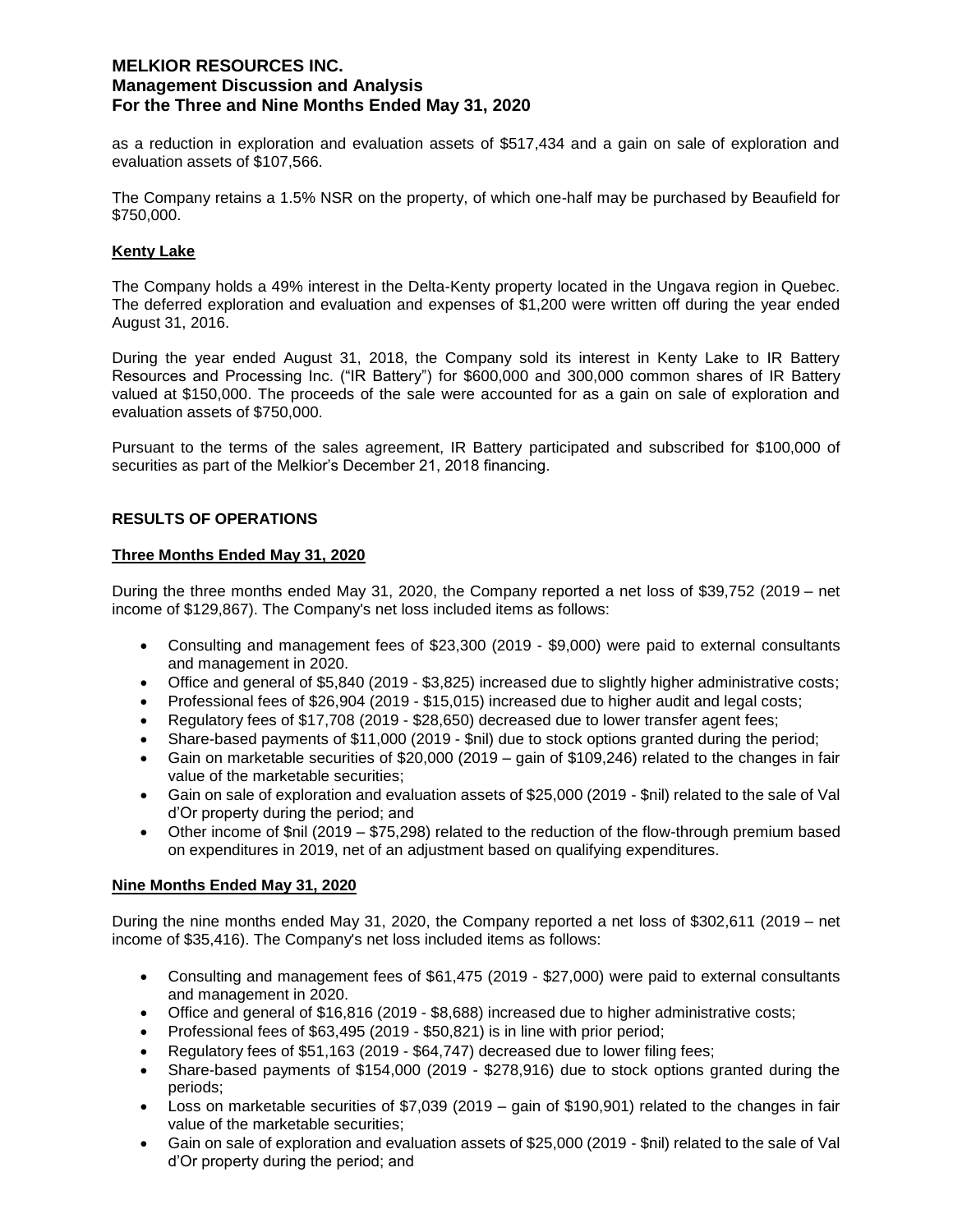Other income of \$24,219 (2019 – \$269,638) related to the reduction of the flow-through premium based on expenditures in 2019, net of an adjustment based on qualifying expenditures.

### **SUMMARY OF QUARTERLY RESULTS**

Results for the eight most recently completed quarters are summarized as follows:

| <b>For the Periods Ending</b> | May 31,<br>2020 | February 29,<br>2020 | November 30.<br>2019 | August 31,<br>2019 |
|-------------------------------|-----------------|----------------------|----------------------|--------------------|
| Net loss (income)             | 39.752          | 216.375              | 46.484               | 21.017             |
| Loss (income) per share       | 0.00            | 0.01                 | 0.00                 | 0.00               |

| For the Periods Ending | May 31,<br>2019 | February 28,<br>2019 | November 30.<br>2018 | August 31,<br>2018 |
|------------------------|-----------------|----------------------|----------------------|--------------------|
| Net loss (income)      | (129.867)       | 131.224              | (36.773)             | (772.727)          |
| Loss per share         | (0.01)          | 0.01                 | (0.00)               | (0.04)             |

## **LIQUIDITY AND CAPITAL RESOURCES**

The Company had cash of \$457,280 and working capital of \$803,994 at May 31, 2020, compared to \$1,023,410 of cash and \$1,502,887 of working capital at August 31, 2019.

The Company will need to obtain additional financing for working capital purposes and to continue exploration on its exploration and evaluation assets. The Company is evaluating its options for financing, including the sale of marketable securities, further issuance of common shares and the sale of certain exploration and evaluation assets.

### **TRANSACTIONS WITH RELATED PARTIES**

The Company's related parties include companies controlled by officers and close family members of directors and key management, as described below.

Unless otherwise stated, none of the transactions incorporated special terms and conditions and no guarantees were given or received. Outstanding balances are usually settled in cash.

The Company's key management personnel are members of the Board of Directors (of which the president of the Company is a member), as well as the chief financial officers and the corporate secretary. Key management compensation is as follows:

|                                   | <b>Three Months</b><br><b>Ended</b><br>May 31, 2020 |        |    | <b>Three Months</b><br><b>Ended</b><br>May 31, 2019 |  |
|-----------------------------------|-----------------------------------------------------|--------|----|-----------------------------------------------------|--|
| Consulting and management fees    | \$                                                  | 15,000 | \$ |                                                     |  |
| Professional fees                 |                                                     | 9,300  |    | 8,494                                               |  |
| <b>Regulatory fees</b>            |                                                     | 4,877  |    | 6,215                                               |  |
| Total short-term compensation     |                                                     | 29,177 |    | 14,709                                              |  |
| Share-base payments               |                                                     |        |    |                                                     |  |
| Total key management compensation | \$                                                  | 29.177 | \$ | 14,709                                              |  |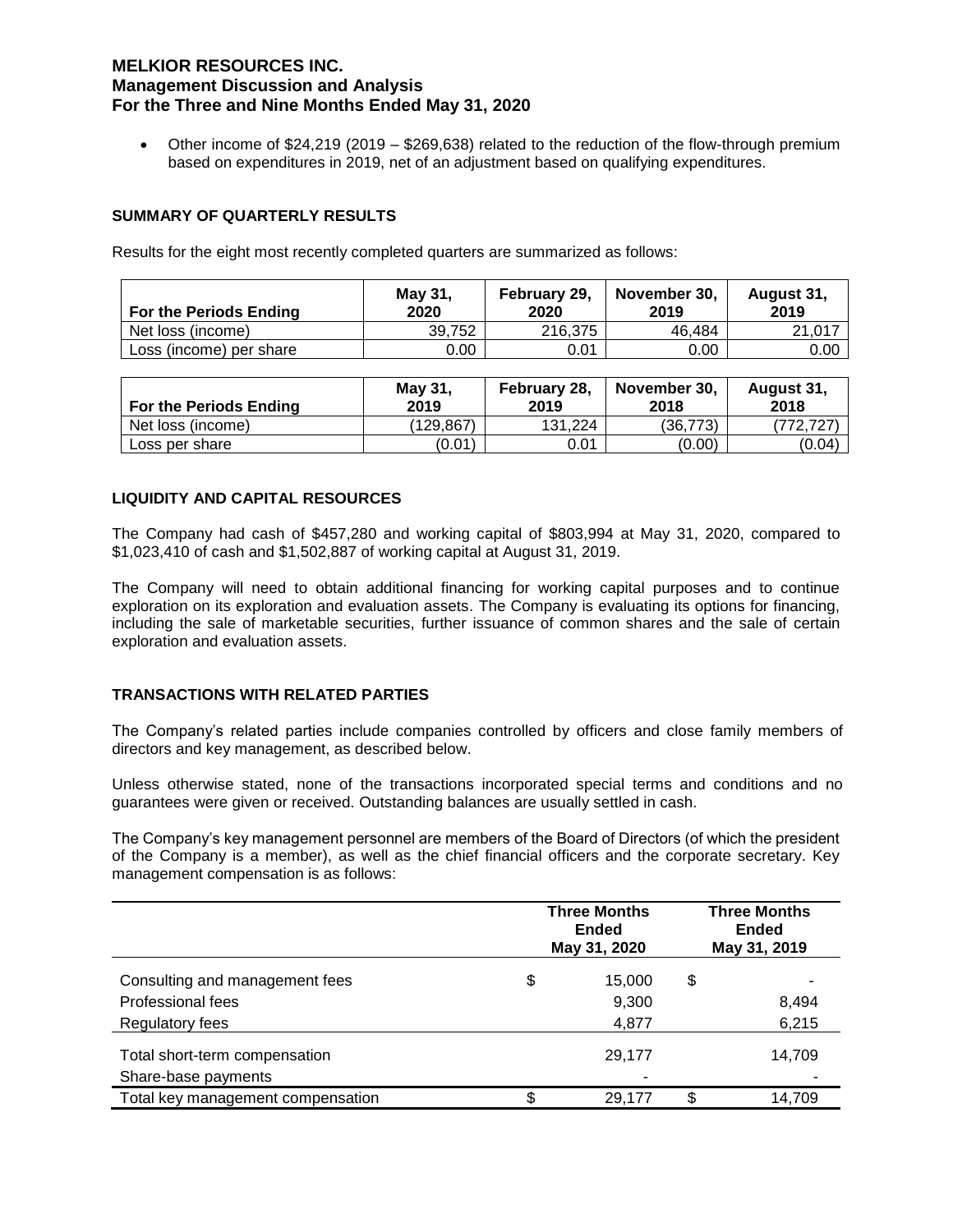| <b>Nine Months</b><br><b>Ended</b><br>May 31, 2020 |        |                    | <b>Nine Months</b><br>Ended<br>May 31, 2019 |  |
|----------------------------------------------------|--------|--------------------|---------------------------------------------|--|
| \$                                                 | 15.000 | \$                 |                                             |  |
|                                                    | 24,626 |                    | 27,639                                      |  |
|                                                    | 14,546 |                    | 19,757                                      |  |
|                                                    | 54,172 |                    | 47,396<br>278,916                           |  |
|                                                    |        |                    | 326,312                                     |  |
|                                                    | S      | 143,000<br>197,172 | S.                                          |  |

During the three and nine months ended May 31, 2020, the Company paid professional fees and regulatory fees of \$14,177 and \$39,172, respectively (three and nine months ended May 31, 2019 - \$14,709 and \$47,396, respectively) to Marrelli Support Services Inc. ("MSSI"), DSA Corporate Services Inc. ("DSA Corp") and DSA Filing Services Limited ("DSA Filing"), together known as the "Marrelli Group", for:

- Eric Myung, an employee of Marrelli Group, to act as the CFO of the Company;
- Bookkeeping services;
- Regulatory filing services;
- Corporate secretarial services.

As at May 31, 2020, the balance due to related parties amounted to \$2,783 (August 31, 2019 - \$6,196) and was recorded in accounts payable and accrued liabilities.

### **COMMITMENTS**

The Company does not have any obligations other than NSR payments on its exploration and evaluation assets.

### **PROPOSED TRANSACTION**

On May 20, 2020, the Company announced a strategic partnership with Kirkland Lake Gold ("Kirkland") pursuant to which Melkior will raise \$1,000,000 by way of a non-brokered private placement to Kirkland of up to 1,250,000 units at a price of \$0.80 per unit. Each unit will be comprised of one common share of Melkior and one common share purchase warrant entitling Kirkland to acquire a Melkior share for \$1.20 per share for a period of two years from the closing of the financing.

The parties also have entered into a non-binding term sheet pursuant to which Kirkland may acquire an option of the Company's Carscallen property. Upon entering into definitive agreements, Kirkland would have the right to earn up to a 50% interest in the property over a five year period upon incurring certain exploration expenditures. Upon completion of the earn in and formation of a joint venture, Kirkland would retain the right to acquire an additional 25% interest in the property over a subsequent five year period upon incurring additional exploration expenditures. Entering into the option and joint venture agreement remains subject to the negotiation and execution of definitive agreements.

### **SUBSEQUENT EVENTS**

On June 25, 2020, the Company granted 410,000 stock options to certain directors, officers and consultants of the Company, exercisable at \$0.80 per share for three years.